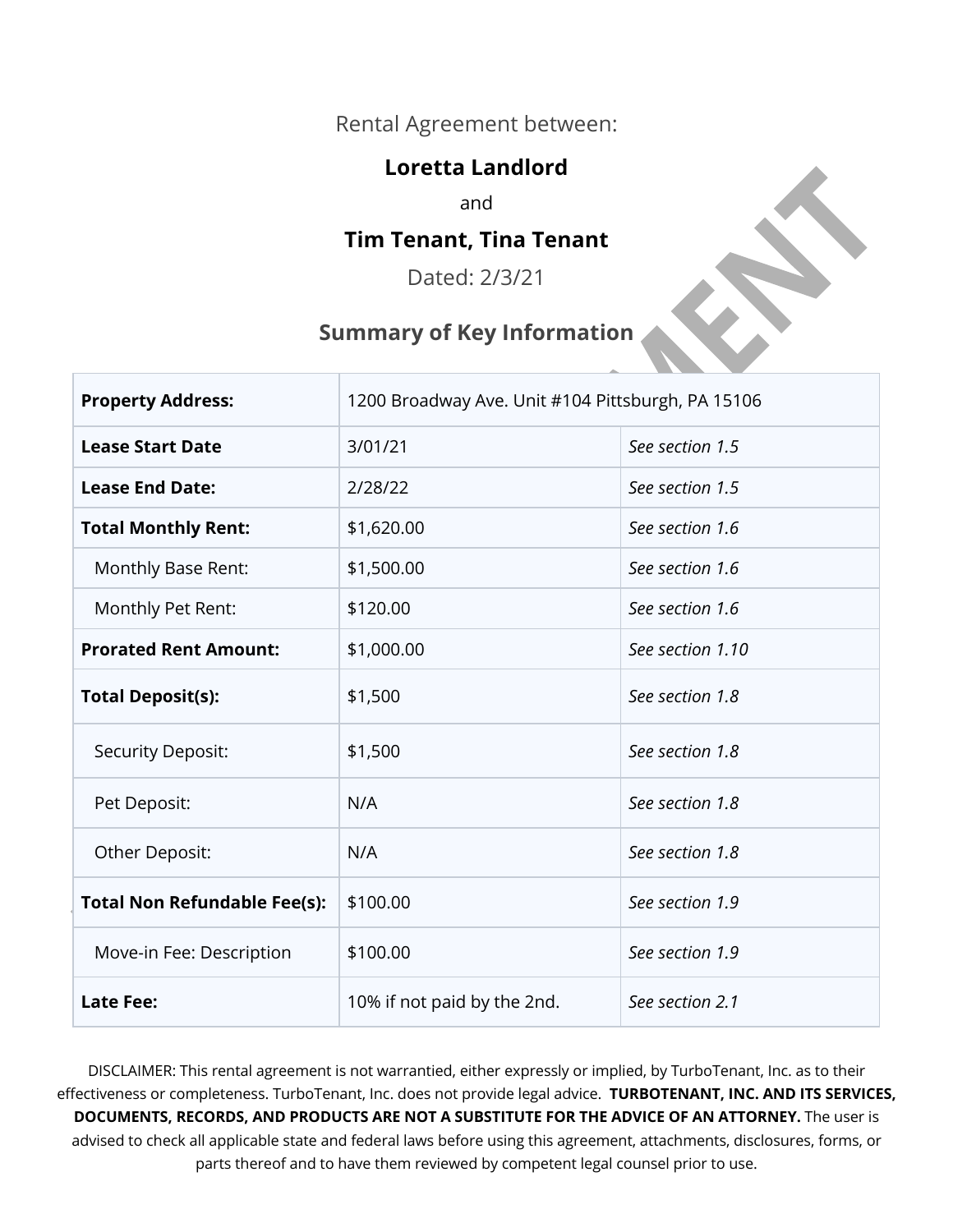The above summary table is provided as a reference. The Agreement will control if there is a conflict.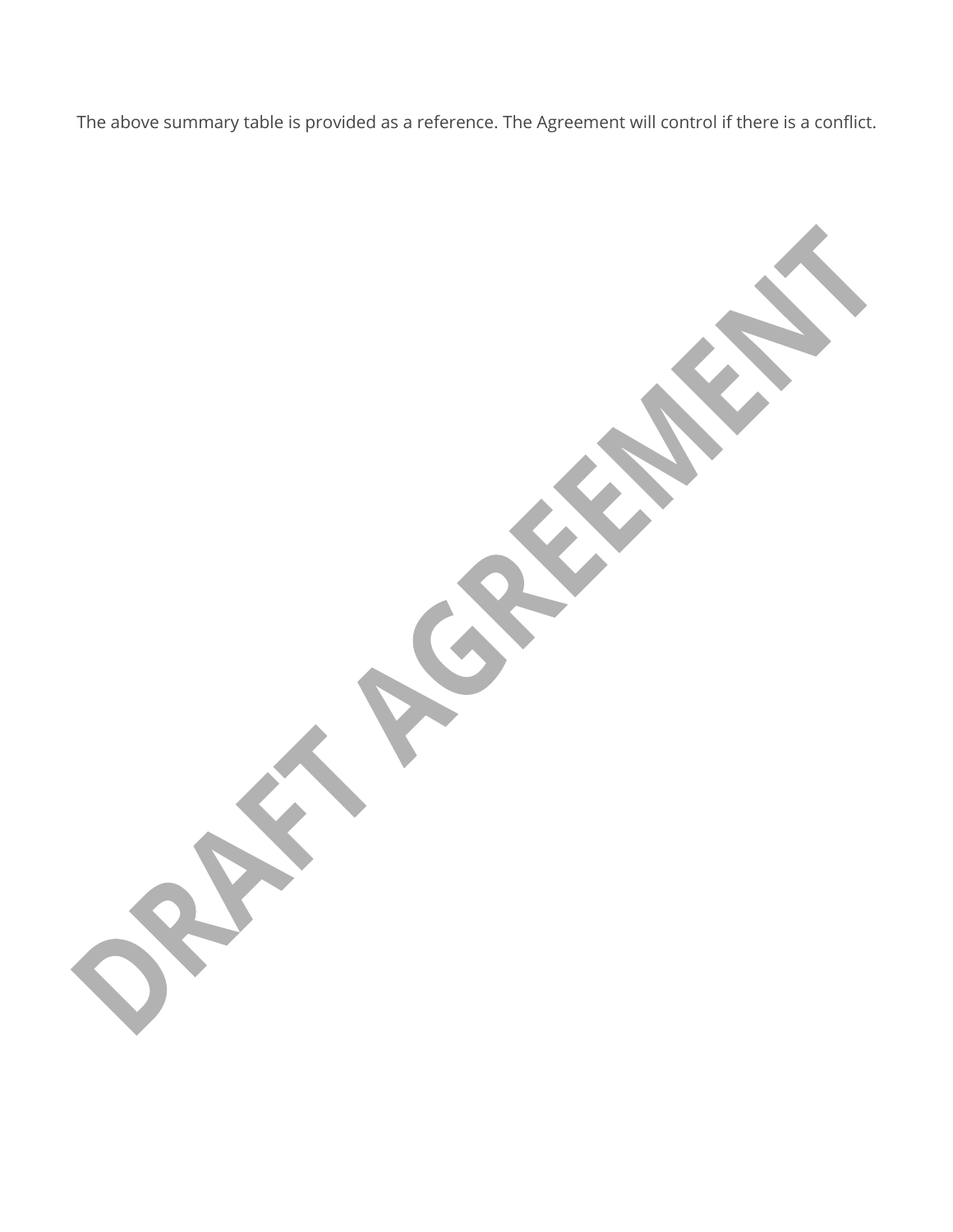# Pennsylvania Residential Rental Agreement

## **1. GENERAL INFORMATION**

#### 1.1 DATE

The Date of this Agreement is **2/3/11.** 

#### 1.2 TENANT(S)

The Tenant(s) herein is/are:

| <b>Tenant Name</b> | <b>Tenant Email</b> | <b>Tenant Phone</b> |
|--------------------|---------------------|---------------------|
| Tim Tenant         | tim@example.com     | 555-555-5555        |
| Tina Tenant        | tina@example.com    | 555-555-5555        |

If more than one person is named above as Tenant, all persons named shall have joint and several liability as to the obligations of Tenant herein, and all references to Tenant, although stated in the singular, shall apply as appropriate as if written in the plural.

The address of Tenant, for purposes of mailing notices is:

#### **1200 Broadway Ave. Unit #104 Pittsburgh, PA 15106**

#### 1.3 LANDLORD

The Landlord herein is:

| <b>Landlord Name</b> | <b>Landlord Email</b> | <b>Landlord Phone</b> |
|----------------------|-----------------------|-----------------------|
| Loretta Landlord     | loretta@example.com   | 555-555-5555          |

Landlord manages the Premises as the owner. Landlord is authorized to accept service of process, notices and demands.

The address of Landlord, for purposes of mailing payments and notices, is: **PO Box 123, Pittsburgh, PA 15106**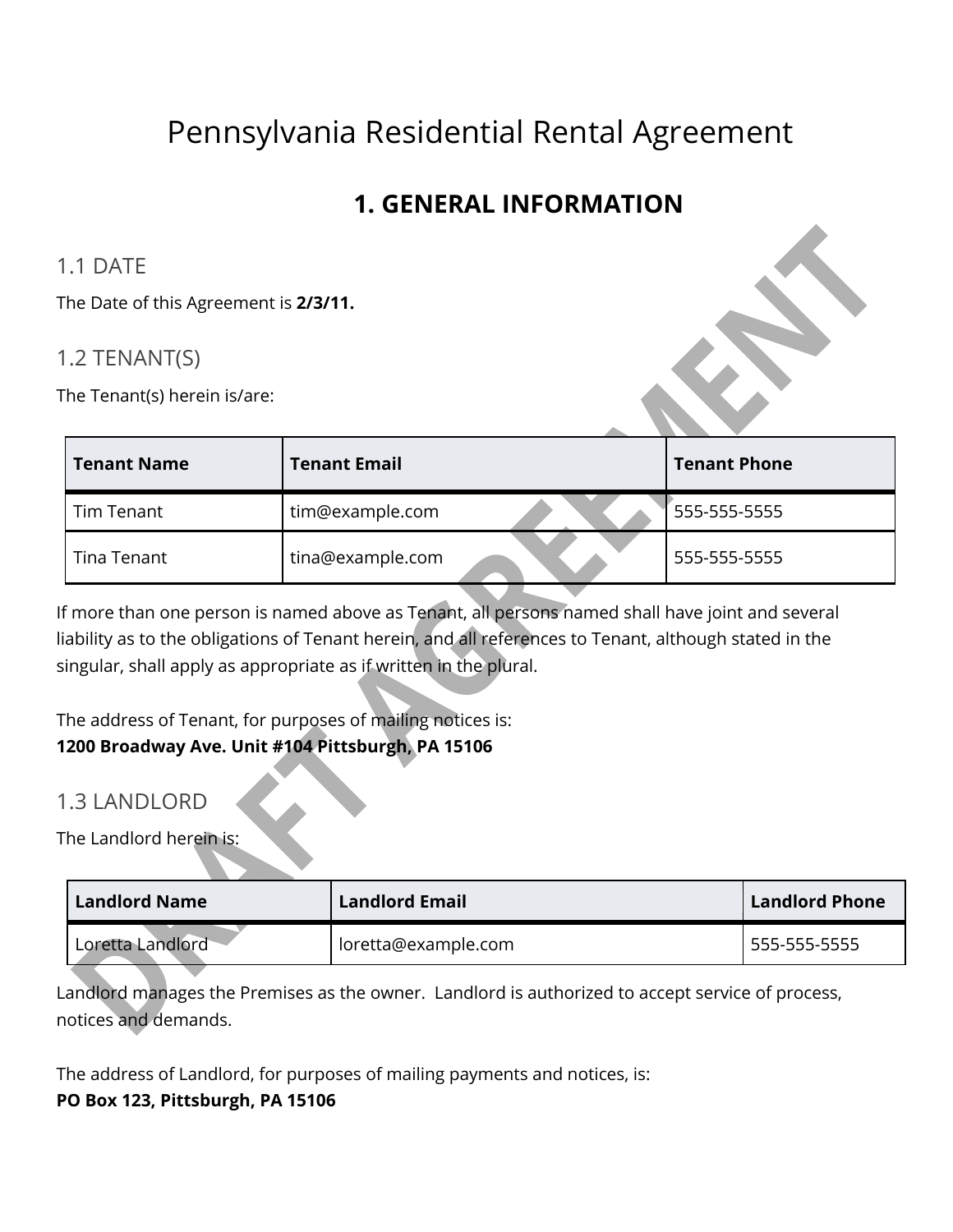#### 1.4 RENTAL PROPERTY

The Rental Property herein, known as (the "Premises") is the structure or the part of a structure that is used as a home, residence, or sleeping place by the Tenant who maintains a household there:

| <b>Property Address</b> | Unit / Apt # | City       | <b>State</b> | <b>ZIP</b> |
|-------------------------|--------------|------------|--------------|------------|
| 1200 Broadway Ave.      | Unit #104    | Pittsburgh | PA           | 15106      |

#### 1.5 TERM OF LEASE

The Term of Lease herein shall be as follows:

Lease Start Date:3/01/2

Lease Type:

- ❏ **Month-to-Month:** a month-to-month lease terminates by Landlord or Tenant giving the other party to this Agreement thirty days written notice
- ✓ **Fixed Term:** for a period ending on: 2/28/22

In the event Fixed Term is selected above, upon expiration of term, Landlord and Tenant agree that the following shall occur by default:

#### ✓ **Continue as Month-to-Month**

The lease shall automatically be renewed on a month-to-month basis.

#### ❏ **Terminate**

The lease shall automatically terminate at the conclusion of the initial term of tenancy.

## 1.6 RENT

Rent for the term hereof shall be payable on the 1st day of each month of the term (Due Date), in equal installments of ONE THOUSAND SIX HUNDRED AND TWENTY DOLLARS (\$1620.00)

| Monthly Base Rent:           | \$1,500.00 |
|------------------------------|------------|
| Additional Monthly Pet Rent: | \$120.00   |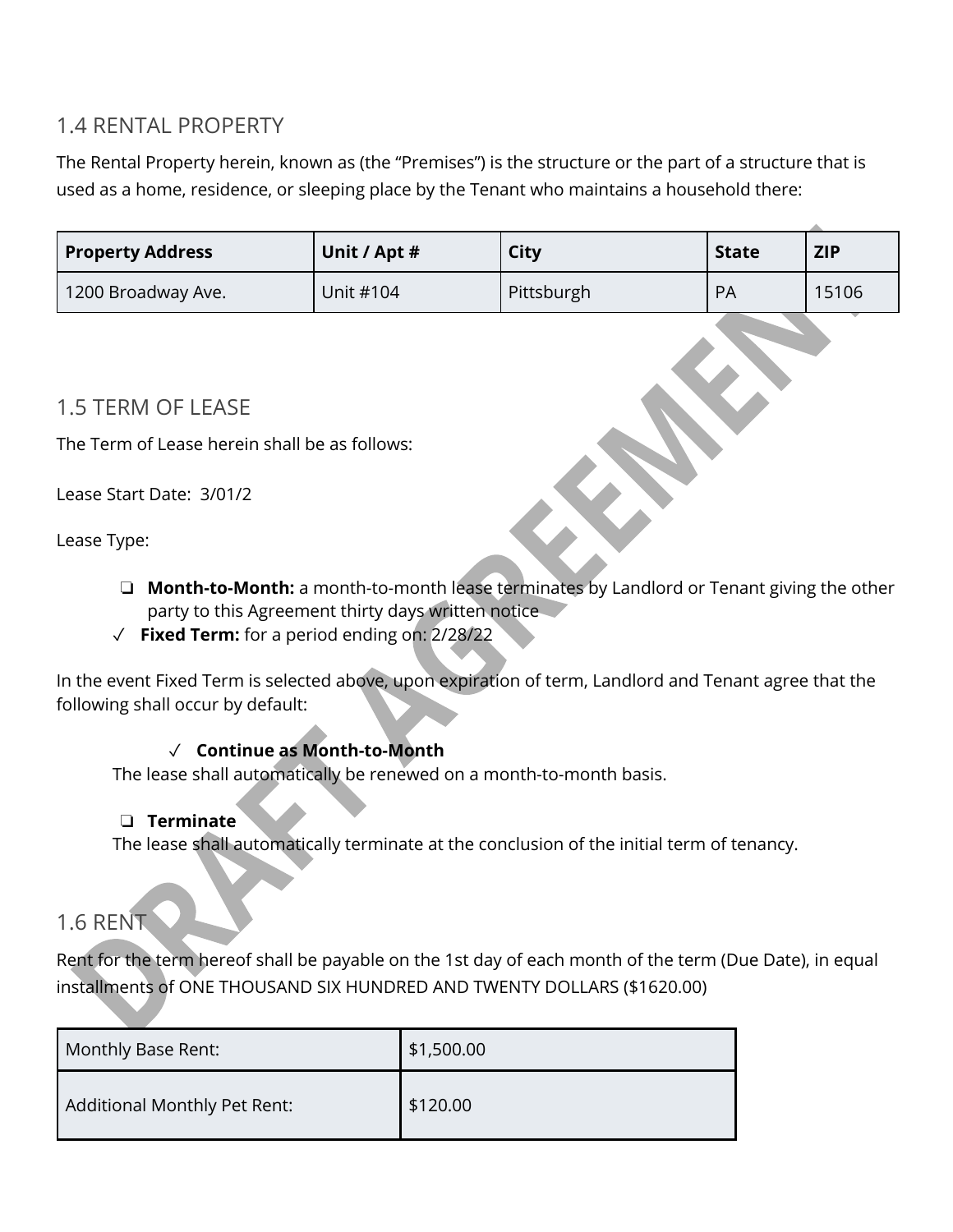| Total Monthly Rent: | \$1,620.00 |
|---------------------|------------|
|---------------------|------------|

#### 1.7 FORM OF RENT PAYMENTS

All payments shall be made to Landlord without demand at Landlord's mailing address such that they can be received on or before the Due Date. Landlord's acceptance of rent from a person other than the named Tenant shall not be a waiver of any right and shall not constitute acceptance of such person as a Tenant. Upon Landlord's receipt of a cash rental payment, Landlord shall provide a written receipt to Tenant and record the payment date and amount in a record book. All rent payments should be made via one of the following methods:

| <b>Payments Allowed:</b> | Cash<br><b>Personal Check</b><br>Money Order<br>⊔<br>$\Box$ Cashier's Check<br>√ ACH / Direct Deposit (Landlord will provide deposit/account<br>information)<br>Online Payments via TurboTenant<br>$\Box$ Online Payments via<br>payment service |
|--------------------------|--------------------------------------------------------------------------------------------------------------------------------------------------------------------------------------------------------------------------------------------------|

## 1.8 SECURITY DEPOSIT AND OTHER DEPOSITS

Upon the due execution of this Agreement, Tenant shall deposit with Landlord the following deposit amount(s):

| Security Deposit: | \$1,500.00 |
|-------------------|------------|
| Pet Deposit:      | N/A        |
| Other Deposit:    | N/A        |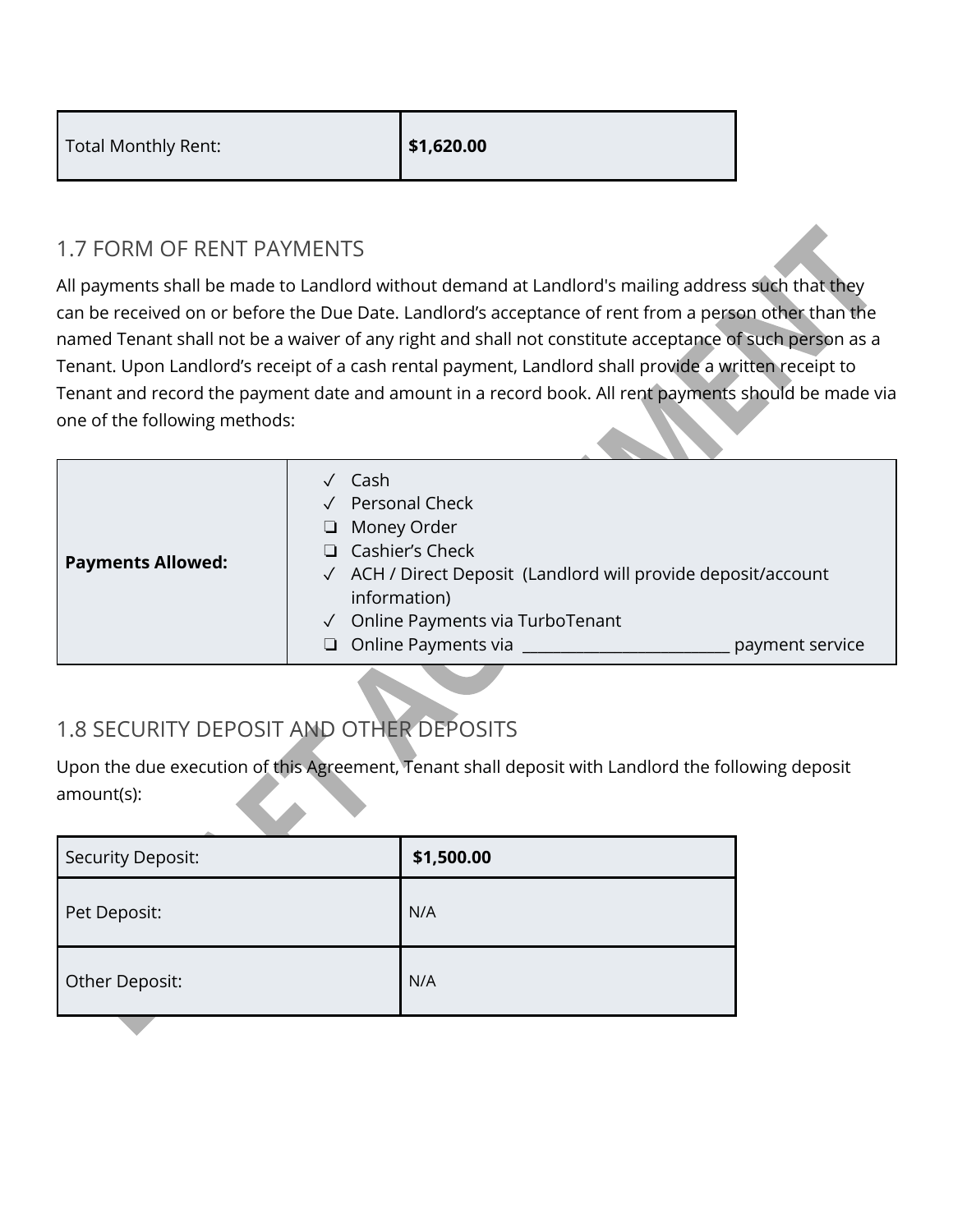#### 1.9 NONREFUNDABLE FEES

Upon the due execution of this Agreement, Tenant shall pay to Landlord the following nonrefundable fee(s):

**Move-in Fee: \$100.00** 

#### 1.10 PRORATED RENT

Upon the due execution of this Agreement, Tenant shall pay to Landlord the following rent amount representing the amount due for the partial first month of the Term of Lease:

Prorated Rent: **\$1,000.00** 

#### 1.11 UTILITIES AND SERVICES

Landlord and Tenant agree that utilities and other services will be the responsibility of, and paid for by, Tenant, as additional rent, as outlined below:

| <b>Utility or Service</b> | <b>Responsibility</b> |
|---------------------------|-----------------------|
| Electric                  | Tenant                |
| Gas                       | Tenant                |
| Water                     | Tenant                |
| Sewer / Septic            | Landlord              |
| Trash                     | Landlord              |
| Lawn Care                 | Tenant                |
| Snow Removal              | N/A                   |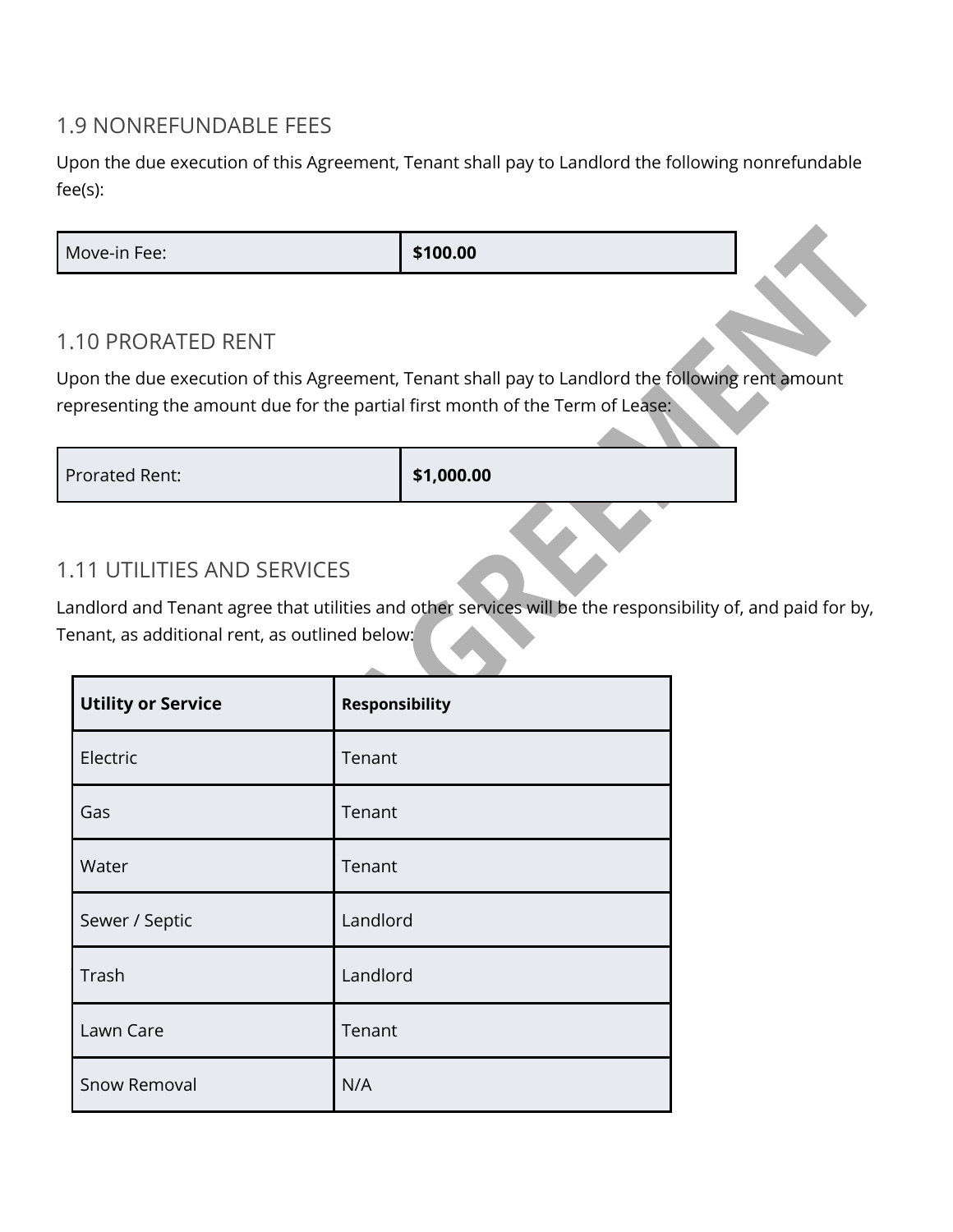Tenant

Tenant's obligation to pay the above named utilities shall include any and all seasonal fees, late fees, installation or connection fees and maintenance charges. Failure by Tenant to comply with the above responsibility for utilities will constitute a default in the terms of this Agreement and Landlord may terminate this Agreement. If Tenant fails to notify the service provider or does not assume responsibility of billing as of the effective date of the Agreement start or cancels the utilities prior to the date of Agreement termination, which results in the account being billed to Landlord, Tenant's utilities will be paid and charged back to Tenant as additional rent.

## 1.12 ADDITIONAL OCCUPANTS

In addition to Tenant, the following individuals (if any) may occupy the Premises:

| <b>Additional Occupant Name</b> | Age | Relationship               |
|---------------------------------|-----|----------------------------|
| Jade Tenant                     | 8   | Daughter                   |
| Lauren Tenant                   | 12  | Daughter-in-law, part time |

## 1.13 PETS

- ❏ Tenant shall not bring, keep, "baby-sit", or maintain any pet on the Premises.
- ✓ **This agreement grants permission to Tenant to keep the below named pet(s), subject to the following:**

| Type (dog, cat, etc.) | <b>Breed</b>                | Weight (lbs) | Age (years) |
|-----------------------|-----------------------------|--------------|-------------|
| Dog                   | Soft-Coated Wheaten Terrier | 30           | ี่ 1 ว      |

Tenant agrees that Landlord has the right to remove a pet permanently from the Premises if pet becomes a nuisance, causes disturbances, or damages the Premises or personal property belonging to the Premises. Pets of guests are not allowed on the Premises.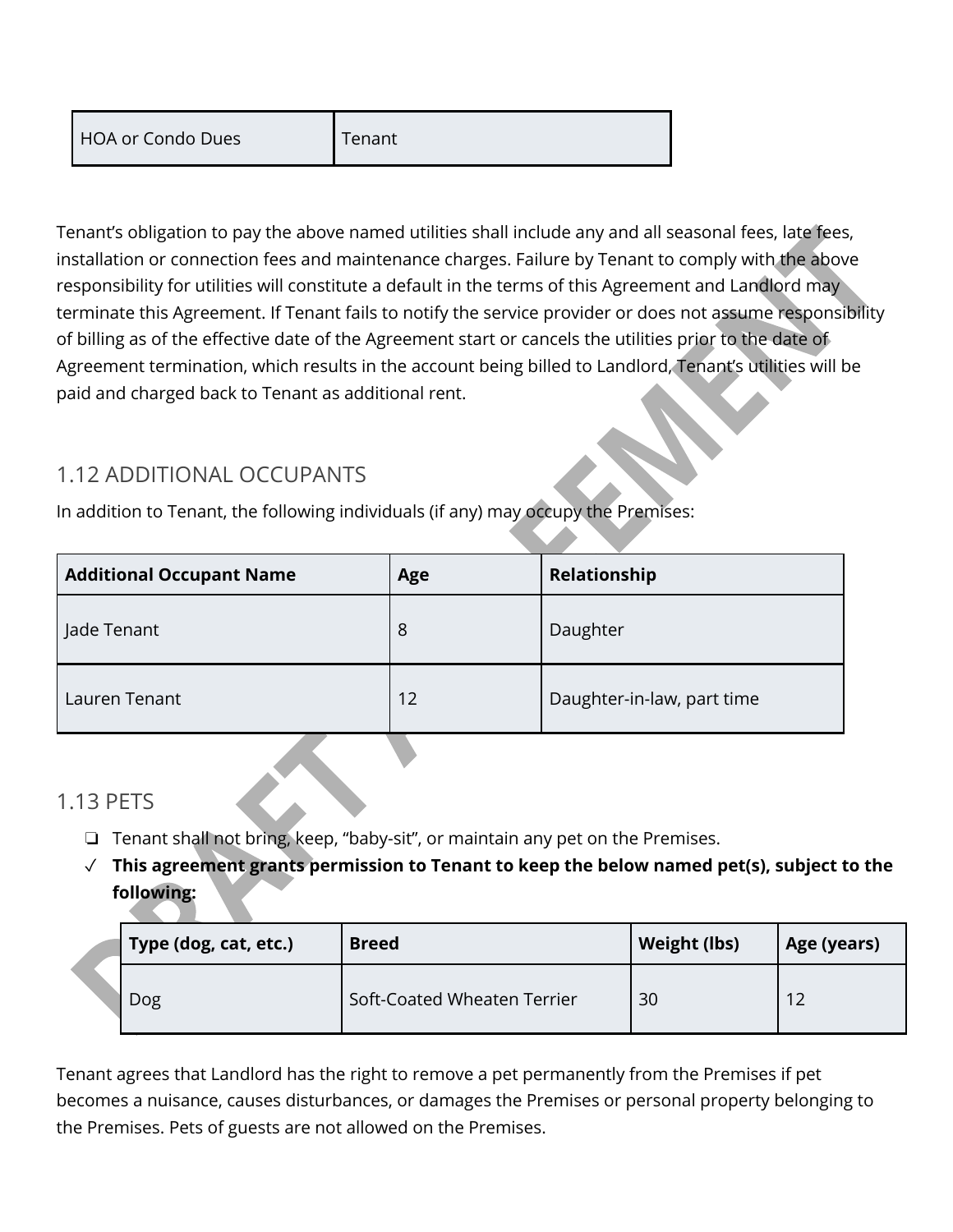#### 1.14 SMOKING

The Premises are designated as a property where smoking is:

#### ✓ **Not Permitted**

- ❏ Permitted
- ❏ Permitted Outdoors Only

For the purposes of clarifying and restricting its use, the term "Smoking" includes the use of cigarettes, pipes, cigars, electronic vaporizing or aerosol devices, or other devices intended for the inhalation of tobacco, marijuana, or similar substances. Tenant understands and agrees that any damage caused by smoking shall not constitute ordinary wear and tear. Landlord may deduct from Tenant's security deposit all damages and/or costs for the cleaning or repairing of any damage caused by or related to smoking, including but not limited to: deodorizing the Premises, sealing and painting the walls and ceiling, and/or repairing or replacing the carpet and pads.

#### 1.15 TENANT INSURANCE

Landlord shall not insure Tenant for any personal injury or property damage. Tenant is:

- ✓ **Required to buy and maintain renters or liability insurance. Tenant shall provide Landlord with evidence of required insurance prior to Tenant moving into Premises and upon request during the Term.**
- ❏ Not required to buy renters or liability insurance, however it is strongly recommended to protect Tenant, Tenant's family, Tenant's invitees, and/or guests, and all personal property on the Premises and/or in any common areas from any and all damages.

#### 1.16 KEYS

Tenant acknowledges receipt of the following keys:

| <b>Key Type</b>    | <b>Number of Copies</b> |  |  |
|--------------------|-------------------------|--|--|
| Property           | 3                       |  |  |
| Garage Door Opener | $\overline{2}$          |  |  |
| Mailbox            | 1                       |  |  |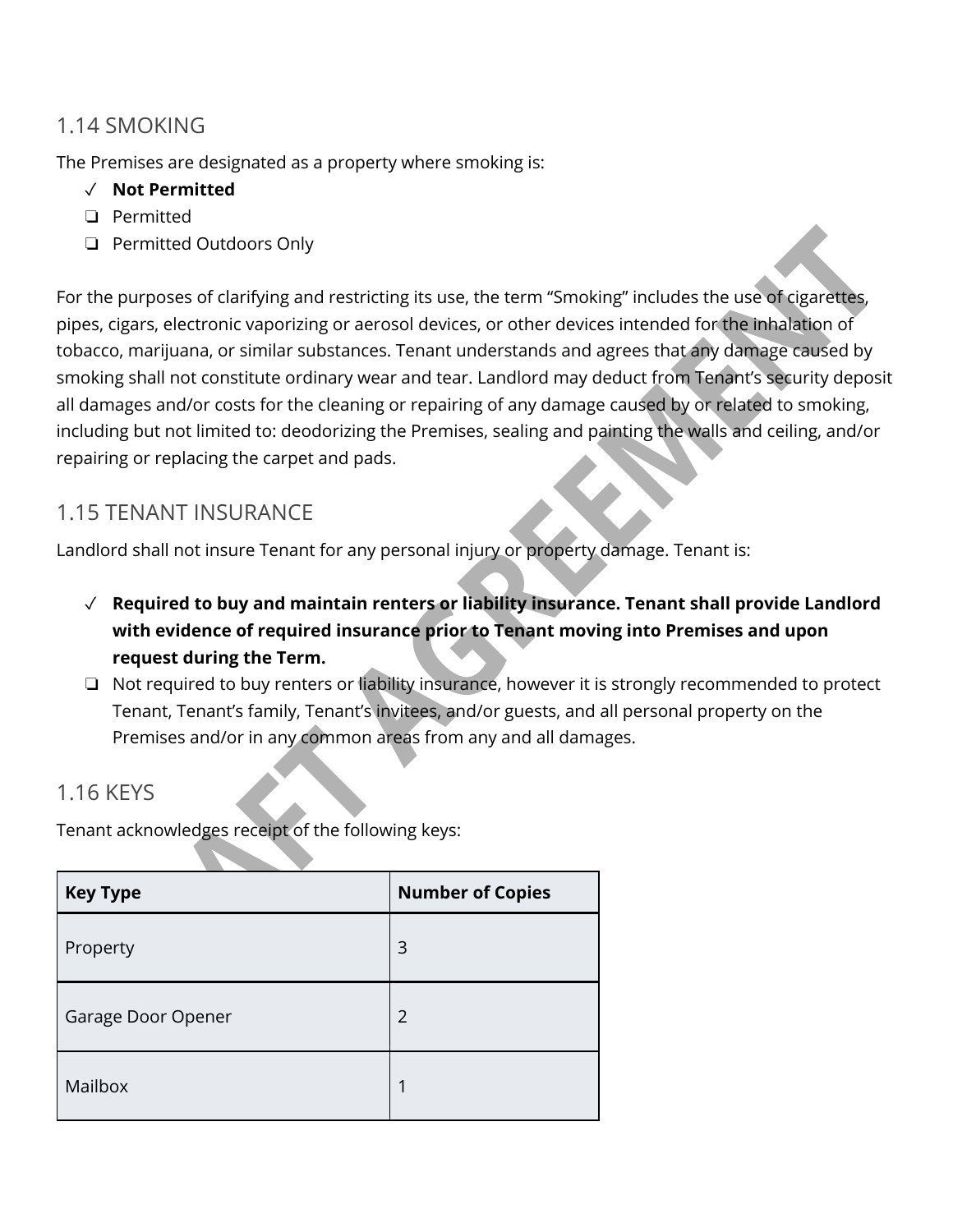| Other (Specify: |  |
|-----------------|--|
|                 |  |

Tenant shall return these keys, garage door openers, and all copies made of these keys to Landlord upon termination of the Agreement. Tenant is responsible for the cost of rekeying if all keys are not returned upon vacating.

#### 1.17 ADDITIONAL TERMS

The following additional terms will become a part of this Agreement and will supersede any conflicting terms of this Agreement:

# **Additional terms:**  Any additional language you add will appear here. You have up to 10,000 characters.

**For consideration of rent payments and adherence to the covenants in this Agreement by the Tenant, the Landlord rents to the Tenant the Premises for the Term.** 

## **2. SPECIAL PROVISIONS**

THE PARTIES FURTHER AGREE TO THE FOLLOWING SPECIAL PROVISIONS:

## 2.1 LATE RENT

Rent is due in full on or before 5 p.m. on the first day of each and every month during the Term, regardless of whether that day is a Saturday, Sunday, or Holiday. If rent is not received on or before 5 p.m. on the second day of each month, a late fee of 10% (ten percent) of the unpaid rent amount will be charged. All late fees shall be deemed additional rent for the rental month, and shall be paid and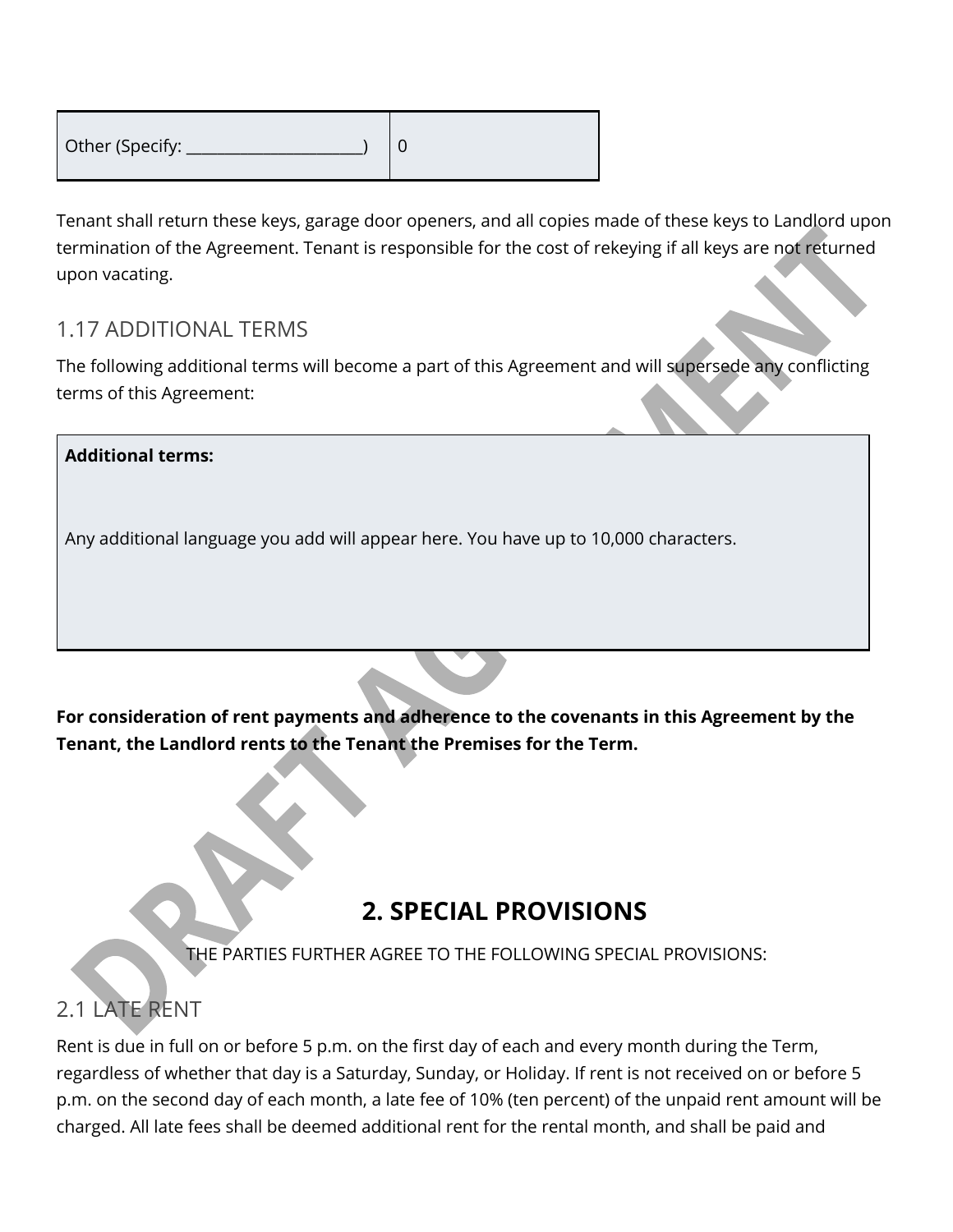collected as such. Late fees will be assessed from the date the rent is due until the entire balance of unpaid rent, accrued late fees, and any other charges are paid in full.

## 2.2 BAD CHECKS / NSF FEES

If a personal check or ACH draft is returned by Tenant's bank for any reason, a charge of twenty dollars (\$20.00) shall be added to rent for the month, and Tenant shall not be current with rent as long as said charge is not paid. If a rent payment is late, or if Tenant's electronic or personal check is returned due to insufficient funds, uncollected or unpaid, Landlord may require that all subsequent rental payments be made by cashier's check or money order.

#### 2.3 NOTICE TO TENANT

Notice to Tenant may be given in accordance with applicable law to the address of the Premises listed above, or to such other place as designated by Tenant in writing as the place for receipt of notices, or, in the absence of such designation, to Tenant's last known address.

## 2.4 SECURITY DEPOSIT PROVISIONS

Upon the due execution of this Agreement, Tenant shall deposit with Landlord a security deposit referenced in Section 1.8. Such deposit shall be returned to Tenant, and less any set-off for unpaid rent, unpaid late fees, unpaid utilities, damages, or any other money owing Landlord, within 30 days, in accordance with the terms of this section and applicable laws.

Financial institution holding the deposit:

| <b>Bank / Depository Name</b> | <b>Bank / Depository Address</b>     |
|-------------------------------|--------------------------------------|
| <b>Rich Bank</b>              | 1234 Main Street, Anywhere FL, 33101 |
|                               |                                      |

## 2.5 USE OF PREMISES / OCCUPANCY LIMITS

The Premises shall be occupied as a residence exclusively by the Tenant and the person(s) named person(s) in accordance with Section 1.12. To the extent allowed by applicable law, Tenant shall comply with any and all laws, ordinances, rules, and orders of any and all governmental or quasi-governmental authorities affecting the upkeep, use, occupancy, and preservation of the Premises. To the extent allowed by applicable law, Tenant shall indemnify Landlord against, and reimburse Landlord for, any fines, charges, damages, costs, or fees, including reasonable attorney fees, incurred or paid by Landlord as a result of any noncompliance of the occupancy limits by Tenant. No person who is not a Tenant or named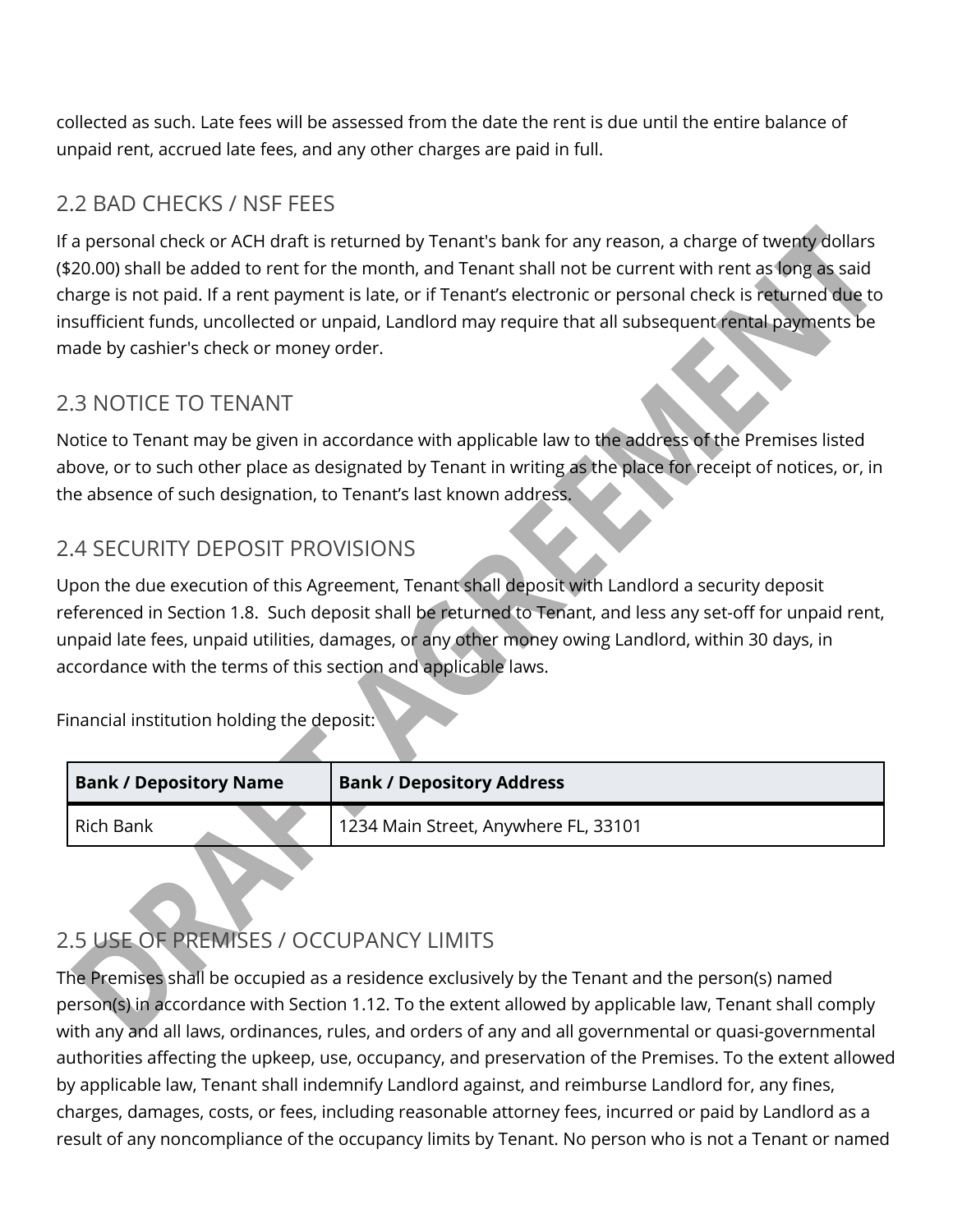in Section 1.12 may occupy the Premises, except that Tenant may allow one guest to stay with Tenant for a maximum period of 15 days every six months, provided that such guest at all times maintains a separate residence. Any guest who stays in excess of this amount shall be considered an unauthorized occupant.

## 2.6 CONDITION OF PREMISES

Tenant acknowledges that prior to occupying the Premises, Tenant has examined the Premises and is satisfied with the condition, subject to those items specifically stated on the Property Condition Report (or like-titled document). By accepting possession of the Premises, Tenant acknowledges and agrees that no repairs or cleaning are required or requested. Tenant agrees and accepts the Premises "As Is" condition, and that no warranty or guarantees are expressed or implied by Landlord. In the event that not all tenants can be present at the time of move-in, the acceptance of the condition by one tenant or more tenants shall be sufficient as to establishing the condition at the start of tenancy.

## 2.7 NOTIFICATION OF BUILDING PROBLEMS OR REPAIRS NEEDED

**Tenant shall keep the Premises in good order and condition, and immediately pay for any repairs caused by Tenant's negligence or misuse, or that of their guests**. Tenant agrees to notify Landlord immediately upon first discovering any repairs or maintenance needed, or signs of serious building problems, including but not limited to: a crack in the foundation, a tilting porch, a crack in the plaster or stucco, moisture in the ceiling, buckling sheetrock or siding, a leaky roof, a spongy floor, any leaking or running water, appliance malfunction, and/or electrical shorting or sparks. Failure to report a problem may create a situation where the Tenant will be liable for damages due to the problem not being addressed sooner. Notwithstanding anything to the contrary in this Agreement, Landlord will pay for repairs of conditions that materially affect the health or safety of an ordinary resident (i.e., dangerous or hazardous conditions).

## 2.8 ENTRY / ACCESS TO PREMISES BY LANDLORD

Landlord shall have the right at all reasonable times during the term of this Agreement to enter the Premises for the purpose of inspecting and exhibiting the Premises and all buildings and improvements thereon. In non-emergency situations, Landlord will make a good faith effort to notify Tenant at least 24 hours prior to entry, and having made such good faith effort shall enter as necessary. In an emergency situation, or if a repair is requested by Tenant, Landlord is permitted to enter immediately without prior notice. Tenant understands that Landlord may show the Premises to prospective tenants, purchasers, or lenders at any time with proper notice. Landlord shall further have the right to display "for sale", "for rent", or "vacancy" signs in or about the Premises.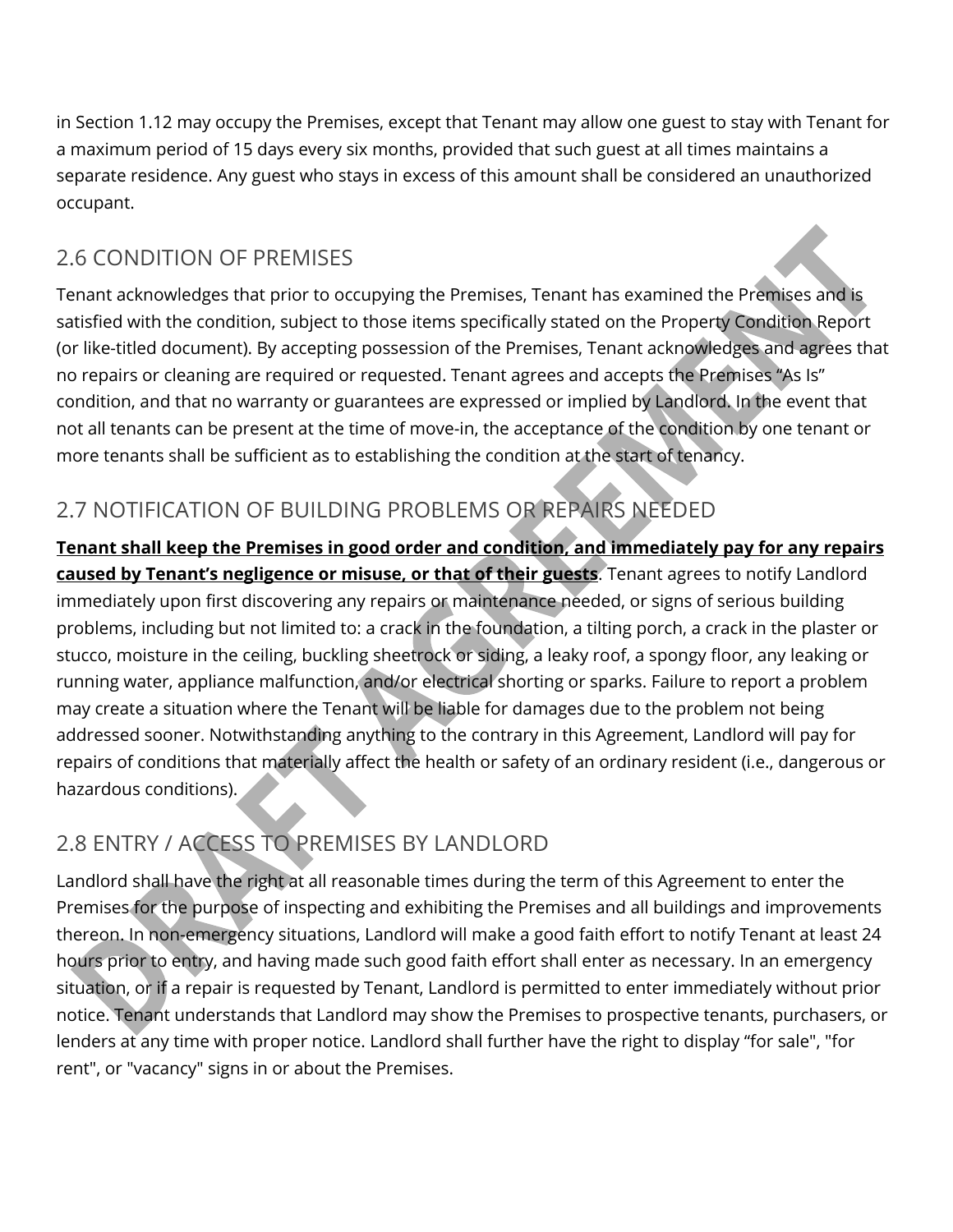#### 2.9 ABSENCES

Tenant is required to notify Landlord in writing of any anticipated absence from the Premises in excess of seven (7) days, and shall make arrangements for the Premises to be routinely checked on during absence. Such written notice must be provided no later than the first day of any such absence. Landlord may enter the Premises at any time for any reasonable purpose during Tenant's absence.

## 2.10 FAIR HOUSING

Civil rights laws of the United States and Pensylvania prohibit housing discrimination on the basis of race, color, religion, sex, age (40 or over), national origin, handicap/disability, trainer of guide or support animals, familial status, ancestry, creed, marital status, sexual orientation, gender identity, or other protected class. All parties to this Agreement shall act according to said law. In accordance with fairhousing laws, Landlord will make reasonable accommodations to the rules, policies, practices, or services.

## 2.11 DAMAGE TO PREMISES

In the event the Premises are destroyed or rendered wholly untenable by fire, storm, or other casualty not caused by the negligence of Tenant, this Agreement shall terminate from such time except for the purpose of enforcing rights that may have then accrued hereunder. The rental provided for herein shall then be accounted for by and between Landlord and Tenant up to the time of such injury or destruction of the Premises, Tenant paying rentals up to such date and Landlord refunding rentals collected beyond such date. Should a portion of the Premises thereby be rendered untenable, the Landlord shall have the option of either repairing such injured or damaged portion or terminating this Agreement. In the event that Landlord exercises its right to repair such untenable portion, the rental shall abate in the proportion that the injured parts bears to the whole Premises, and such part so injured shall be restored by Landlord as speedily as practicable, after which the full rent shall recommence and the Agreement continue according to its terms.

## 2.12 SECURITY DEVICES AND EXTERIOR DOOR LOCKS

Tenant shall not add or change any lock, locking device, bolt or latch on the Premises without the express written consent of Landlord. All notices or requests by Tenant for rekeying, changing, installing, repairing, or replacing security devices must be in writing. Installation of additional security devices or additional rekeying or replacement of security devices desired by Tenant will be paid by Tenant in advance, and may only be installed by Landlord or Landlord's contractors after receiving a written request from Tenant.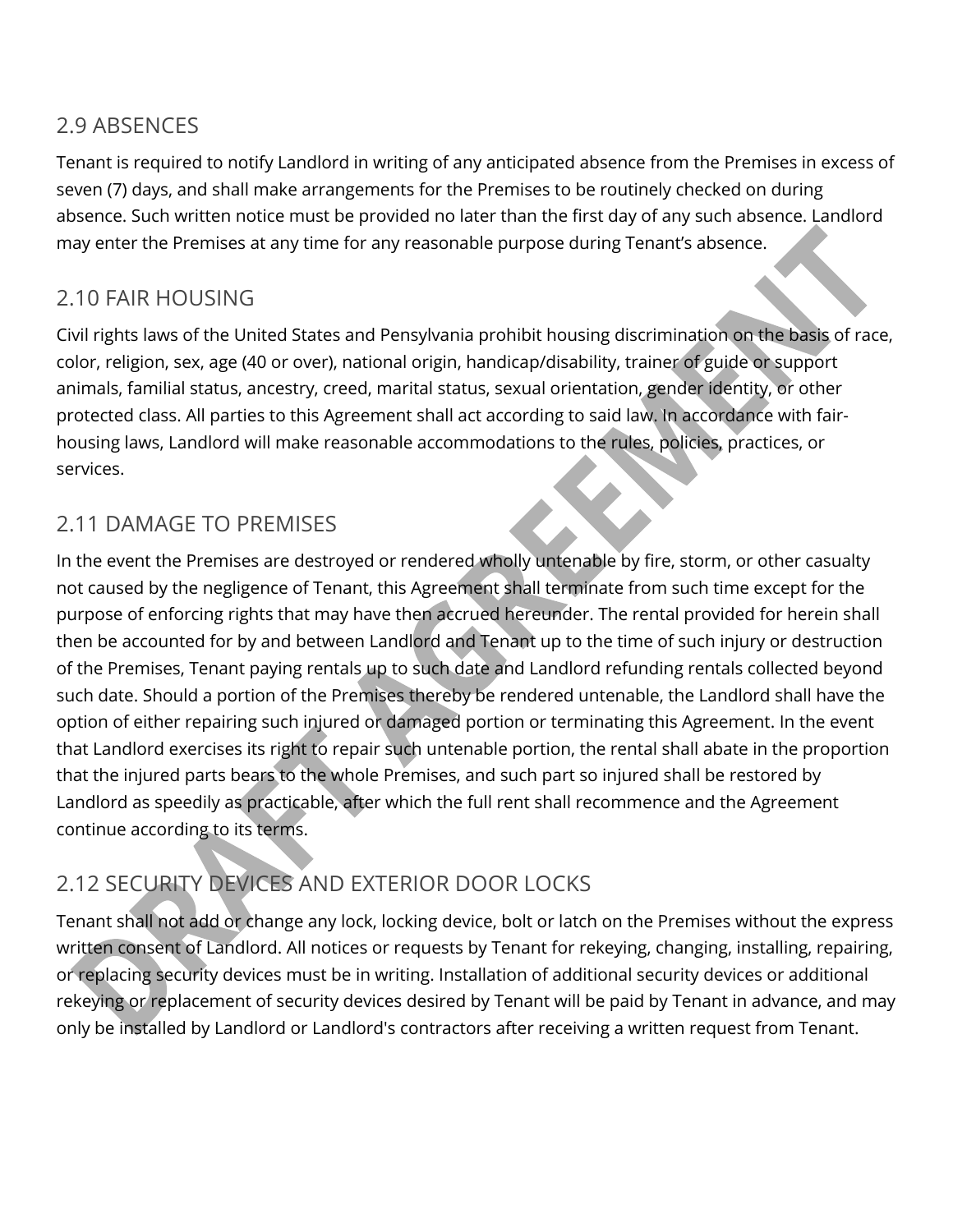## 2.13 UTILITIES AND SERVICES

Landlord is not responsible for any discomfort, inconvenience, or damage of any kind caused by the interruption or failure of any services. Landlord is not responsible for outages or lapses caused by outside providers or for Tenant's use thereof. Any billing methods described herein may be changed by Landlord by providing Tenant with 30 days prior written notice, or by the minimum number of days as required by state and/or local law(s) (whichever is shorter), and Tenant acknowledges that in certain situations it is necessary to make a change to the billing method.

## 2.14 SMOKE / CARBON MONOXIDE DETECTORS

Smoke and carbon monoxide (if applicable) detectors (hereinafter referred to collectively as "detectors") have been installed at the Premises. Upon commencement of this Rental Agreement, Landlord and Tenant have verified that the detectors in the Dwelling Unit are in good working order. Tenant agrees to keep the detectors operational at all times and take no measures to render them non-operational or to diminish their effectiveness. Tenant agrees to perform the manufacturer's recommended test on detectors and to report the failure of any such test, or any other apparent malfunction of the detectors to Manager immediately upon discovery in writing. Tenant acknowledges that the detectors may be battery operated and agrees to replace the batteries, at Tenant's expense, promptly, as needed, for the duration of their stay at the Premises.

# **3. GENERAL PROVISIONS**

#### THE PARTIES FURTHER AGREE TO THE FOLLOWING GENERAL PROVISIONS:

## 3.1 ASSIGNMENT AND SUBLETTING

Tenant shall not assign this Agreement, or sublet or grant any license to use the Premises or any part thereof without the prior written consent of Landlord. Consent by Landlord to one such assignment, subletting, or license shall not be deemed to be consent to any subsequent assignment, subletting, or license. An assignment, subletting, or license without the prior written consent of Landlord or an assignment or subletting by operation of law shall be absolutely null and void and shall, at Landlord's option, terminate this Agreement.

## 3.2 ALTERATIONS AND IMPROVEMENTS

Tenant shall make no alterations to the buildings on the Premises or construct any building, or make any other improvements (including painting of any kind) on the Premises without the prior written consent of Landlord. Any and all alterations, changes, and/or improvements built, constructed, or placed on the Premises by Tenant shall, unless otherwise provided by written agreement between Landlord and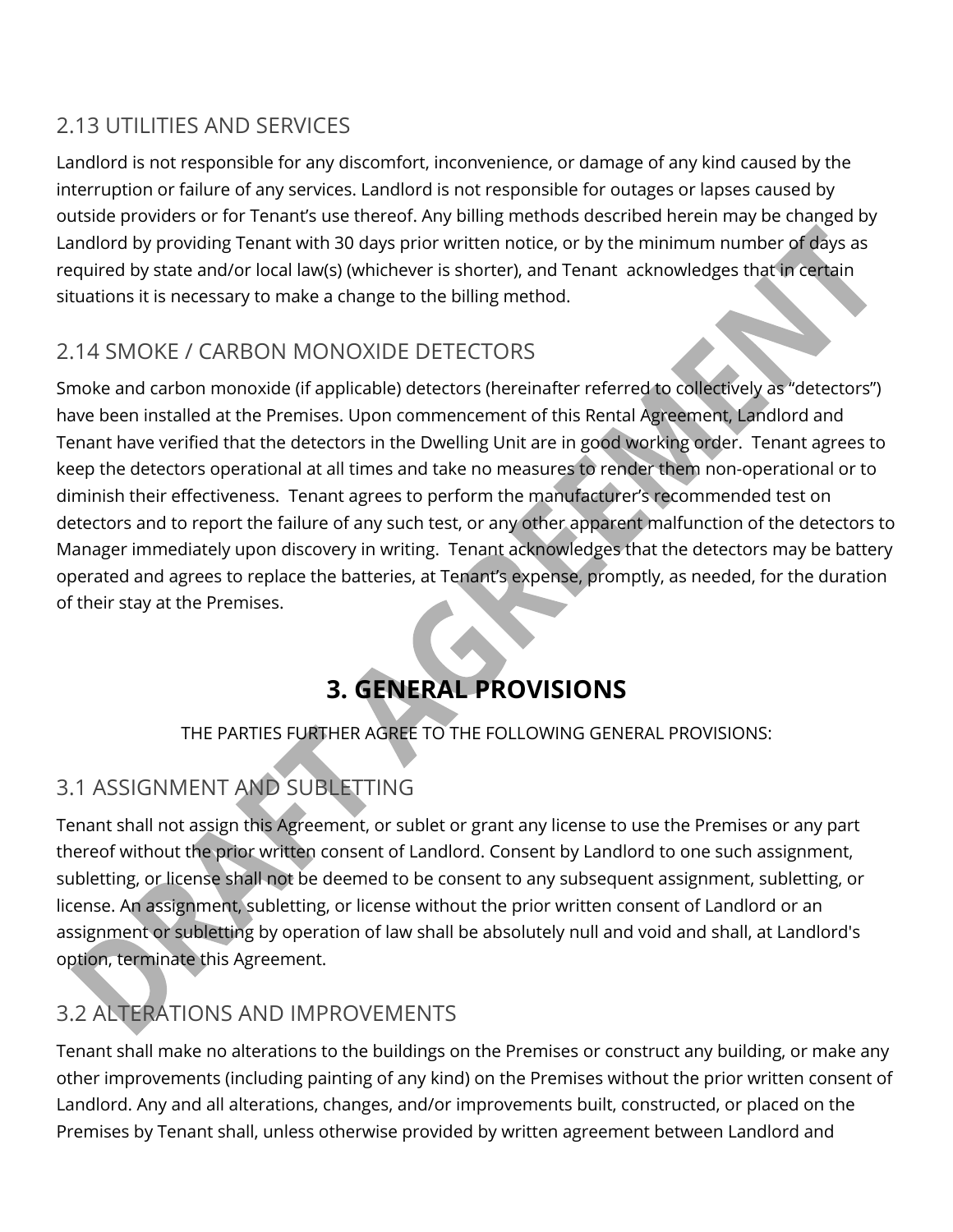Tenant, be and become the property of Landlord, and remain on the Premises at the expiration of this Agreement. Notwithstanding the foregoing, the Landlord may require the Tenant at Tenant's sole cost and expense, to remove such improvements at the expiration of this Agreement and return the Premises to its original condition at the commencement of the Agreement.

## 3.3 HAZARDOUS MATERIALS

Tenant shall not keep on the Premises any item of a dangerous, flammable, or explosive character that might unreasonably increase the danger of fire or explosion on the Premises, or that might be considered hazardous or extra hazardous by any responsible insurance company.

## 3.4 MOLD AND MILDEW DISCLOSURE

Prior to commencement of the Term of said Agreement, Landlord and Tenant have visually inspected the Premises and observed no visible mold or mildew, obvious water leaks, or presence of excess moisture conducive to mold growth, unless expressly noted on the Condition of Premises (or like-titled document). Landlord is not representing that a significant mold problem exists or does not exist on the property, as such a determination may only be made by a qualified inspector. Tenant agrees that it is their responsibility to hire a qualified inspector to determine if a significant mold problem exists or does not exist on the property. Tenant further acknowledges and agrees that Landlord, who has provided this section, is not liable for any action based on the presence of or propensity for mold in the property. Instead, Tenant must promptly notify Landlord in writing of a condition that poses a hazard to property, health, or safety. Landlord will take appropriate action to comply with applicable law, subject to any exceptions for natural disasters and other casualty losses.

## 3.5 LEAD-BASED PAINT DISCLOSURE AND WARNING STATEMENT

Housing built prior to 1978 may contain lead-based paint. Lead from paint, paint chips, and dust can pose health hazards if not managed properly. Lead exposures are especially harmful to children and pregnant women. Before renting pre-1978 housing, Landlord must disclose any known presence of lead-based paint, lead-based paint hazards, and/or records or reports of lead-based paint in the dwelling. Tenant must also receive a federally-approved pamphlet on lead poisoning prevention.

## 3.6 MODIFICATION

This Agreement shall not be modified, changed, altered, or amended in any way except through a written amendment signed by all of the parties hereto.

## 3.7 CREDIT REPORTING DISCLOSURE

Tenant is hereby notified that a negative credit report statement may be submitted to a credit reporting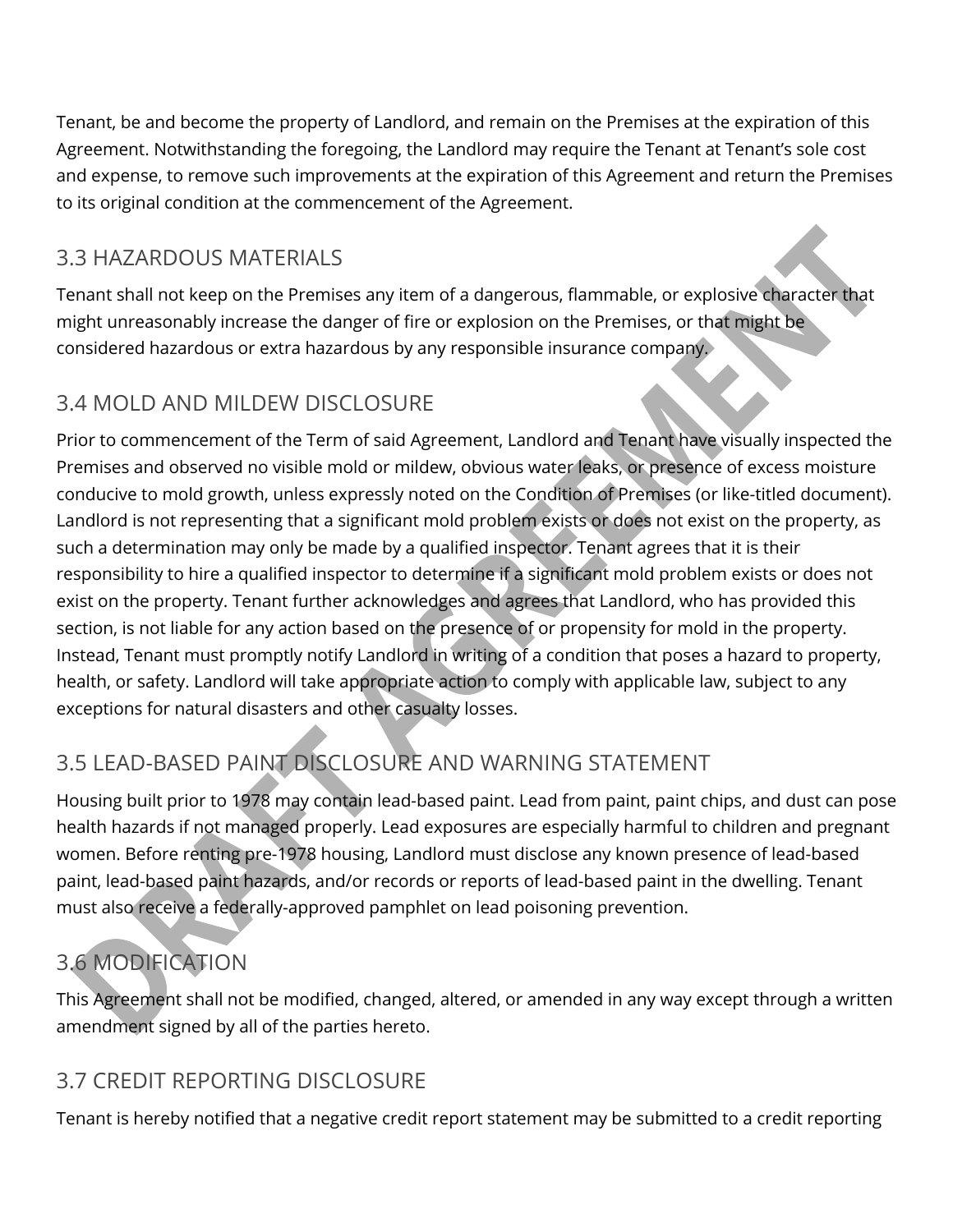agency if Tenant fails to fulfill the terms of this Agreement.

## 3.8 MILITARY PERSONNEL CLAUSE / FAMILY VIOLENCE / SEX OFFENSES OR STALKING

Tenant may terminate Agreement if they enlist or are drafted or commissioned in the U.S. Armed Forces. Tenant also may terminate the Agreement Contract if:

- 1. Tenant is (i) a member of the U.S. Armed Forces or reserves on active duty or (ii) a member of the National Guard called to active duty for more than 30 days in response to a national emergency declared by the President;
- 2. Tenant (i) receives orders for permanent change-of-station, (ii) receives orders to deploy with a military unit or as an individual in support of a military operation for 90 days or more, (iii) is relieved or released from active duty.

After Tenant delivers to Landlord written termination notice, the Agreement will be terminated under this military clause 30 days after the date on which the next rental payment is due. Tenant must furnish to Landlord a copy of the military orders, such as permanent change-of-station orders, call-up orders, or deployment orders. Military permission for base housing doesn't constitute a permanent change-ofstation order. For the purposes of this Agreement Contract, orders described above will only release the resident who qualifies under (1) and (2) above and receives the orders during the Agreement term, as well as such resident's spouse or legal dependents living in the resident's household. A co-resident who is not Tenant's spouse or dependent cannot terminate under this military clause. **Tenants may have special statutory rights to terminate the Lease or Agreement early in certain situations involving family violence or a military deployment or transfer, or certain sexual offenses or stalking.** 

## 3.9 MATERIALITY OF APPLICATION TO RENT

All representations made by Tenant on the Application to Rent (or like-titled document) are material to the grant of this Agreement, and the Agreement is granted only on the condition of the truthfulness and accuracy of said representations. If a failure to disclose or lack of truthfulness is discovered on said Application, Landlord may deem Tenant to be in breach of this Agreement and shall be good cause for termination.

## 3.10 SUBORDINATION OF LEASE

This Agreement and Tenant's interest hereunder are, and shall be, subordinate, junior, and inferior to any and all mortgages, liens, or encumbrances now or hereafter placed on the Premises by Landlord, all advances made under any such mortgages, liens, or encumbrances (including, but not limited to, future advances), the interest payable on such mortgages, liens, or encumbrances and any and all renewals, extensions, or modifications of such mortgages, liens, or encumbrances.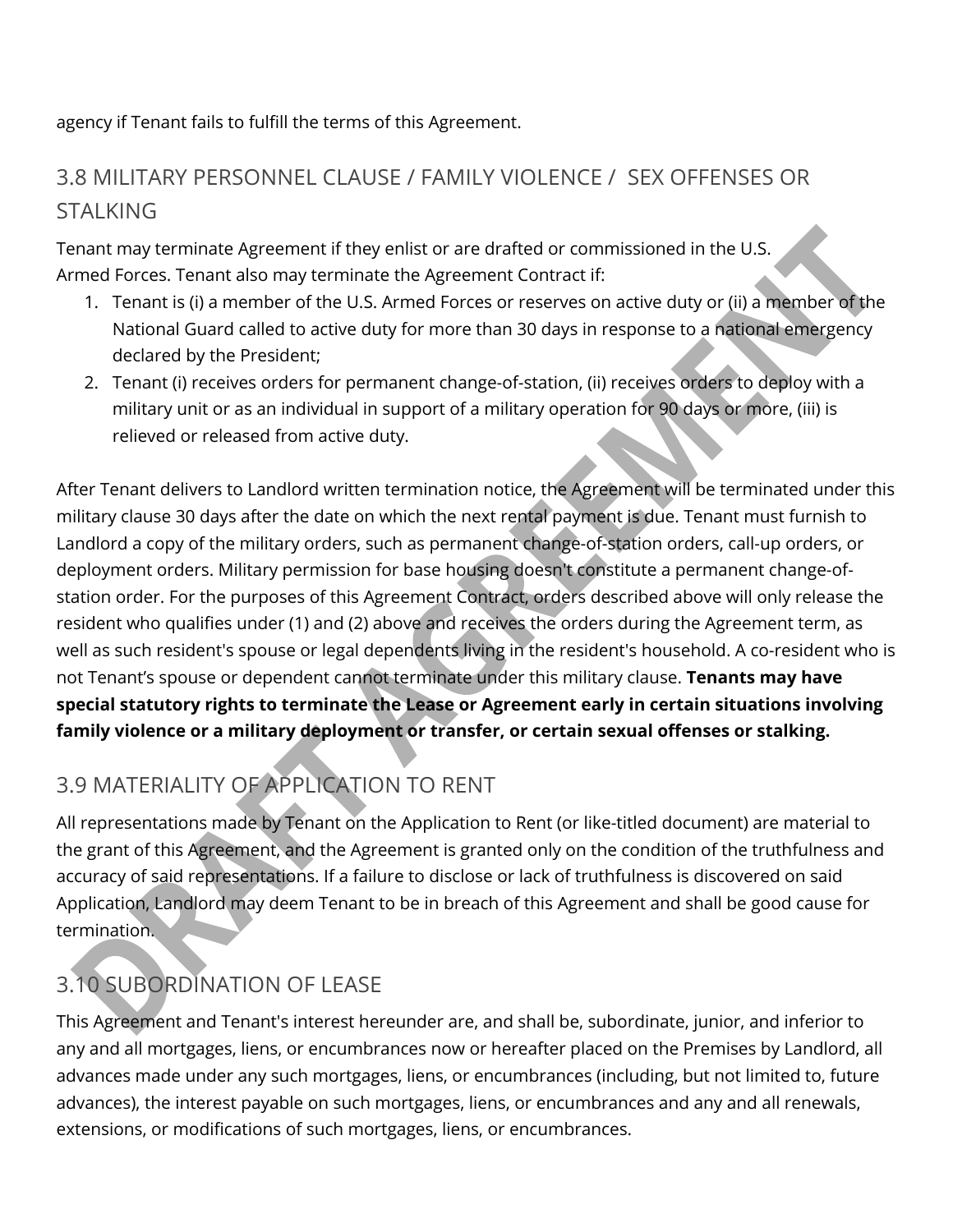## 3.11 CHOICE OF LAW

THIS AGREEMENT SHALL BE GOVERNED BY AND CONSTRUED IN ACCORDANCE WITH THE LAWS OF THE COMMONWEALTH OF PENNSYLVANIA. All parties to this agreement, including Third Party Guarantors, if any, expressly consent to the venue of the courts of the county in which the Premises is located.

## 3.12 SURRENDER OF PREMISES

Upon the expiration of the term hereof, Tenant shall surrender the Premises in as good a state and condition as they were at the commencement of this Agreement, reasonable use and wear and tear thereof excepted. For purposes of this Agreement, Tenant has "surrendered" the Premises when: (i) the move-out date has passed and no one is living in the Premises in Landlord's reasonable judgment; or (ii) the keys and access devices listed in this Agreement have been turned in to Landlord, whichever happens first. Surrender, abandonment, or judicial eviction ends Tenant's right of possession for all purposes, and gives Landlord the immediate right to clean up, make repairs in, and relet the Premises; determine any security deposit deductions; and remove property left in the Premises.

## 3.13 QUIET ENJOYMENT

Tenant, upon payment of all of the sums referred to herein as being payable by Tenant, and Tenant's performance of all Tenant's agreements contained herein, and Tenant's observance of all rules and regulations, shall and may peacefully and quietly have, hold, and enjoy said Premises for the term hereof.

## 3.14 COMPLIANCE WITH LAWS

Tenant shall not violate any law or ordinance (federal, state, or local), or commit or permit any waste or nuisance in or about the Premises, or in any way annoy any other person residing within 300 (three hundred) feet of the Premises. Such actions shall be a material and irreparable violation of the Agreement and good cause for termination of Agreement.

## 3.15 ABANDONMENT

If at any time during the term of this Agreement Tenant abandons the Premises, Landlord may, at Landlord's option, obtain possession of the Premises in the manner provided by law, and without becoming liable to Tenant for damages or for any payment of any kind whatever. Landlord may, at Landlord's discretion, as agent for Tenant, relet the Premises, or any part thereof, for the whole or any part thereof, for the whole or any part of the then unexpired term, and may receive and collect all rent payable by virtue of such reletting, and, at Landlord's option, hold Tenant liable for any difference between the rent that would have been payable under this Agreement during the balance of the unexpired term, if this Agreement had continued in force, and the net rent for such period realized by Landlord by means of such reletting. If Landlord's right of reentry is exercised following abandonment of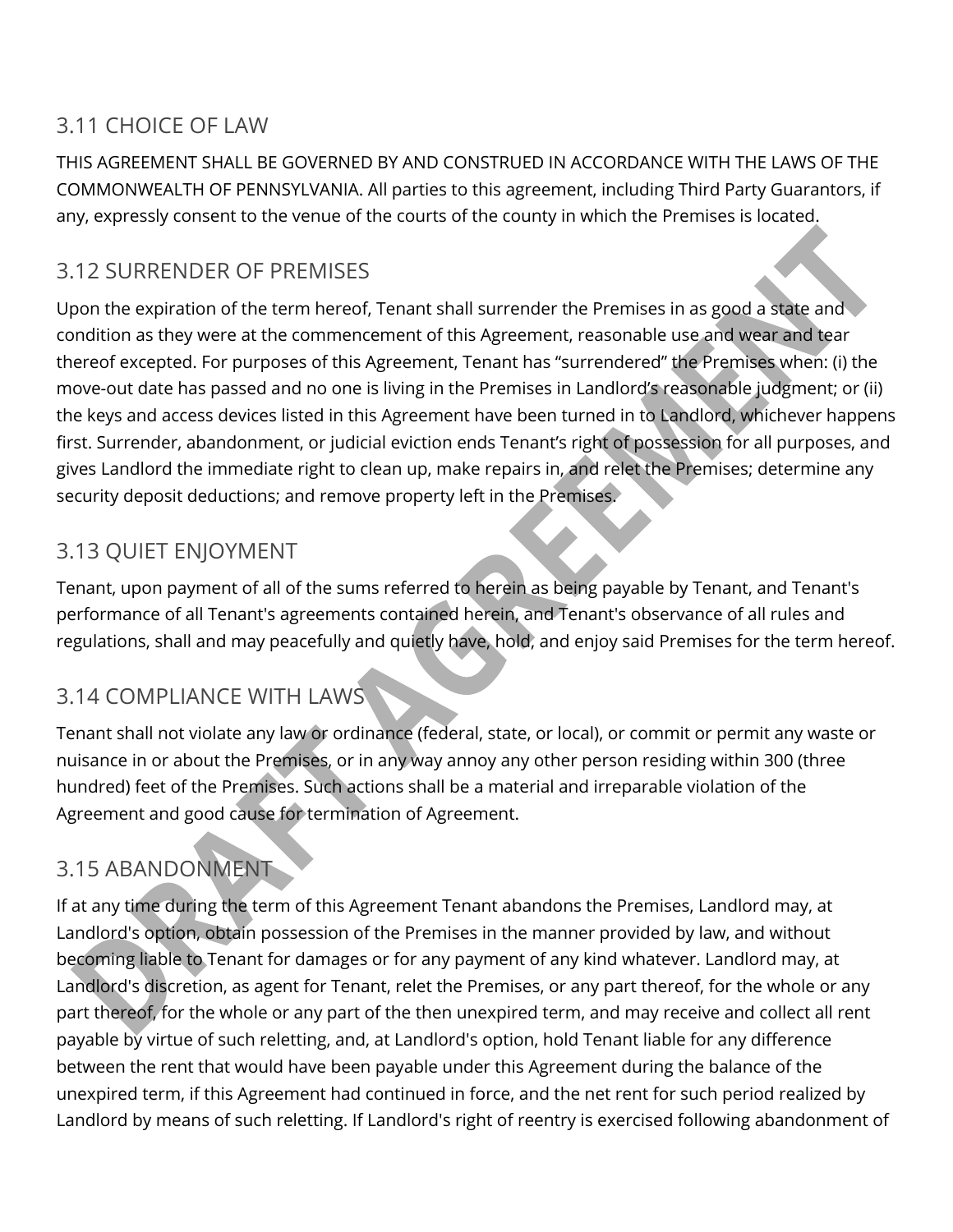the Premises by Tenant, then Landlord shall consider any personal property belonging to Tenant and left on the Premises to also have been abandoned, in which case Landlord may dispose of all such personal property in accordance with applicable law, and Landlord is hereby relieved of all liability for doing so. For purposes of this Agreement, Tenant has "abandoned" the Premises when all of the follow have occurred: (i) Tenant appears to have moved out in Landlord's reasonable judgment; (ii) clothes, furniture, and personal belongings have been substantially removed in Landlord's reasonable judgment; (iii) Tenant has been in default for nonpayment of rent for 5 consecutive days, or water, gas, or electric service for the Premises not connected in Landlord's name has been terminated or transferred; and (iv) Tenant has not responded for 2 days to Landlord's notice left on the inside of the main entry door stating that Landlord considers the Premises abandoned. The Premises is also considered abandoned 10 days after the death of a sole Tenant.

## 3.16 NO REPRESENTATIONS

Tenant acknowledges that Landlord has not made any representations, written or oral, concerning the safety of the community or the effectiveness or operability of any security devices or security measures. Tenant acknowledges that Landlord does not warrant or guarantee the safety or security of Tenant or his or her guests or invitees against the criminal or wrongful acts of third parties. Each Tenant, guest, and invitee is responsible for protecting his or her own person and property.

## 3.17 ATTORNEY / COLLECTION FEES

To the extent allowed under applicable law, should it become necessary for Landlord to employ an attorney to enforce any of the conditions or covenants hereof, or a collection company to recover any financial loss, including the collection of rentals or gaining possession of the Premises, Tenant agrees to pay all related legal and/or collection expenses so incurred.

## 3.18 SEVERABILITY

If any provision of this Agreement or the application thereof shall, for any and to any extent, be invalid or unenforceable, neither the remainder of this Agreement nor the application of the provision to other persons, entities, or circumstances shall be affected thereby, but instead shall be enforced to the maximum extent permitted by law.

# 3.19 TIME

Time is of the essence to the terms of this agreement.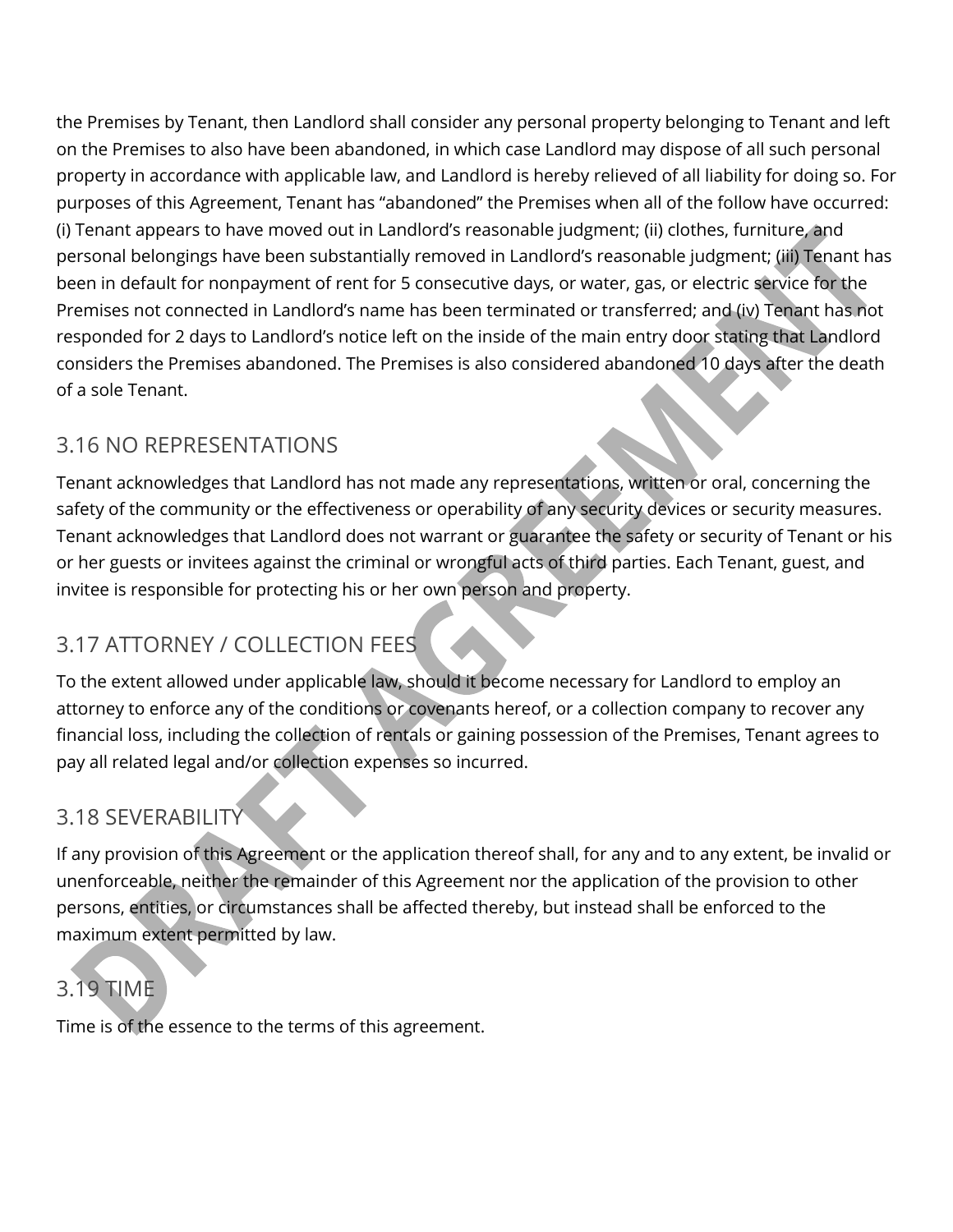## 3.20 INDEMNIFICATION

To the maximum extent permitted under applicable law, Landlord shall not be liable for any damage or injury of or to the Tenant, Tenant's family, guests, invitees, agents, or employees, or to any person entering the Premises or the building of which the Premises are a part or to goods or equipment, or in the structure or equipment of the structure of which the Premises are a part, and Tenant hereby agrees to indemnify, defend, and hold Landlord harmless from any and all claims or assertions of every kind and nature.

## 3.21 DESCRIPTIVE HEADINGS

The descriptive headings used herein are for convenience of reference only, and they are not intended to have any effect whatsoever in determining the rights or obligations of the Landlord or Tenant.

#### 3.22 NON WAIVER

No indulgence, waiver, election, or non-election by Landlord under this Agreement shall affect Tenant's duties and liabilities hereunder.

#### 3.23 ENTIRE AGREEMENT

The foregoing Agreement constitutes the entire agreement between the parties and supersedes any online, oral, or written representations or agreements that may have been made by either party. Further, Tenant represents that he or she has relied solely on his or her own judgment, experience, and expertise in entering into this Agreement with Landlord.

## **4. SIGNATURES**

THE TENANT UNDERSTANDS THAT THE EXECUTION OF THIS AGREEMENT ENTAILS AN IMPORTANT DECISION THAT HAS LEGAL IMPLICATIONS. TENANT IS ADVISED TO SEEK HIS OR HER OWN COUNSEL, LEGAL OR OTHERWISE, REGARDING THE EXECUTION OF THIS AGREEMENT. TENANT HEREBY ACKNOWLEDGES THAT HE OR SHE HAS READ THIS AGREEMENT, UNDERSTANDS IT, AGREES TO IT, AND HAS BEEN GIVEN A COPY. ELECTRONIC SIGNATURES MAY BE USED TO EXECUTE THIS AGREEMENT. IF USED, THE PARTIES ACKNOWLEDGE THAT ONCE THE ELECTRONIC SIGNATURE PROCESS IS COMPLETED, THE ELECTRONIC SIGNATURES ON THIS AGREEMENT WILL BE AS BINDING AS IF THE SIGNATURES WERE PHYSICALLY SIGNED BY HAND.

WITNESS THE SIGNATURES OF THE PARTIES TO THIS RENTAL AGREEMENT: